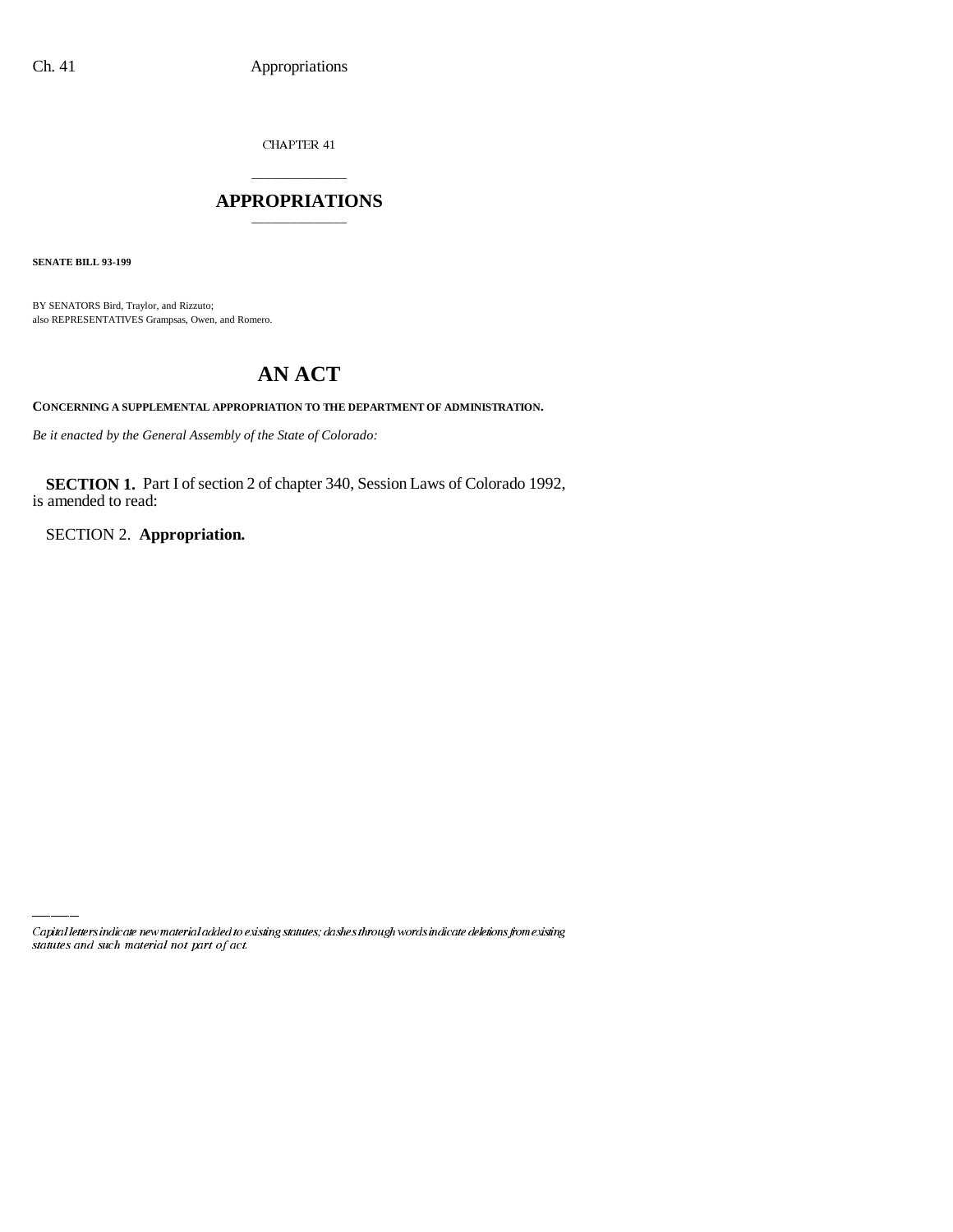|                   |              |               | <b>APPROPRIATION FROM</b> |              |
|-------------------|--------------|---------------|---------------------------|--------------|
| <b>ITEM &amp;</b> |              | <b>GENERA</b> | <b>CASH</b>               | <b>FEDER</b> |
|                   | SUBTOT TOTAL | L FUND        | <b>FUNDS</b>              | AL.          |
| AL.               |              |               |                           | <b>FUNDS</b> |
|                   |              | S             | S                         |              |

#### **PART I DEPARTMENT OF ADMINISTRATION**

# **(1) EXECUTIVE DIRECTOR**

| (A) Administration                   |                    |                   |                                          |
|--------------------------------------|--------------------|-------------------|------------------------------------------|
| <b>Personal Services</b>             | 821,508            |                   | 821,508 (T) <sup>a</sup><br>$(17.0$ FTE) |
| <b>Employment Security</b>           |                    |                   |                                          |
| Payments <sup>1</sup>                | 40,524             | 7,525             | 32,999 b                                 |
| Group Health and Life                | 733,838            | 136,274           | 597,564 <sup>b</sup>                     |
| Short-term Disability                | 36,426             | 6,764             | 29,662h                                  |
| Salary Survey and                    |                    |                   |                                          |
| <b>Shift Differential</b>            | 407,057            | 50,971            | 356,086 <sup>b</sup>                     |
| Workers' Compensation                | <del>210,683</del> | 84,273            | $126,410^{b}$                            |
|                                      | 325,349            | 130,139           | 195,210 <sup>b</sup>                     |
| <b>Operating Expenses</b>            | 100,598            |                   | 100,598 c                                |
| <b>Travel Expenses</b>               | 4,875              |                   | 4,875 °                                  |
| <b>Legal Services</b>                | 46,676             | 37,579            | $9,097$ <sup>b</sup>                     |
|                                      | 62,563             |                   | 24,984 <sup>b</sup>                      |
| <b>Purchase of Services</b>          |                    |                   |                                          |
| from Computer                        |                    |                   |                                          |
| Center <sup>2</sup>                  | 22,493             | 2,238             | $20,255$ <sup>d</sup>                    |
| Payment to Risk                      |                    |                   |                                          |
| Management and                       |                    |                   |                                          |
| <b>Property Funds</b>                | 82,923             | <del>33,169</del> | 49,754 <sup>b</sup>                      |
|                                      | 86,379             | 34,551            | 51,828 b                                 |
| <b>Vehicle Lease Payments</b>        | 103,252            | 66,952            | $36,300$ <sup>b</sup>                    |
|                                      | 105,988            | 68,726            | $37,262$ <sup>b</sup>                    |
| <b>Leased Space</b>                  | 703,094            | 266,638           | 436,456 <sup>e</sup>                     |
| <b>Test Facility Lease</b>           | 33,493             | 33,493            |                                          |
| Capitol Complex Leased               |                    |                   |                                          |
| Space                                | 595,380            | 264,469           | $330,911$ <sup>f</sup>                   |
| <b>Grand Junction Office</b>         |                    |                   |                                          |
| <b>Building Leased Space</b>         | 5,264              |                   | 5,264 $^{\rm b}$                         |
| Lease Purchase                       | 277,316            |                   | 277,316 <sup>s</sup>                     |
| Employee Incentive                   |                    |                   |                                          |
| Program                              | 12,804             |                   | $12,804$ h                               |
| <b>Employment Security</b>           |                    |                   |                                          |
| <b>Contract Payment</b>              | 20,000             | 13,000            | 7,000 $(T)^i$                            |
| <b>Employees Emeritus</b>            |                    |                   |                                          |
| Retirement                           | 29,000             | 29,000            |                                          |
| <b>Convention Center</b>             |                    |                   |                                          |
| Fund                                 | 20,000             |                   | $20,000^{\mathrm{j}}$                    |
| <b>MANAGEMENT SYSTEMS</b>            |                    |                   |                                          |
| <b>IMPROVEMENT</b><br><b>PROJECT</b> | 4,000              |                   | 4,000 $(T)^k$                            |
|                                      | 4,307,204          |                   |                                          |
|                                      | 4.447.949          |                   |                                          |
|                                      |                    |                   |                                          |

<sup>a</sup> This amount shall be from departmental and statewide indirect cost recoveries.<br><sup>b</sup> These amounts shall be from cash funded divisions within the Department.<br><sup>c</sup> Of these amounts, \$99,694(T) shall be from departmental a

\$5,779 shall be from Capitol parking receipts.<br><sup>d</sup> This amount shall be from Capitol parking receipts.<br>° Of this amount, \$93,999(T) shall be from the Department of Law, and \$342,457 shall be from cash funded divisions within the Department.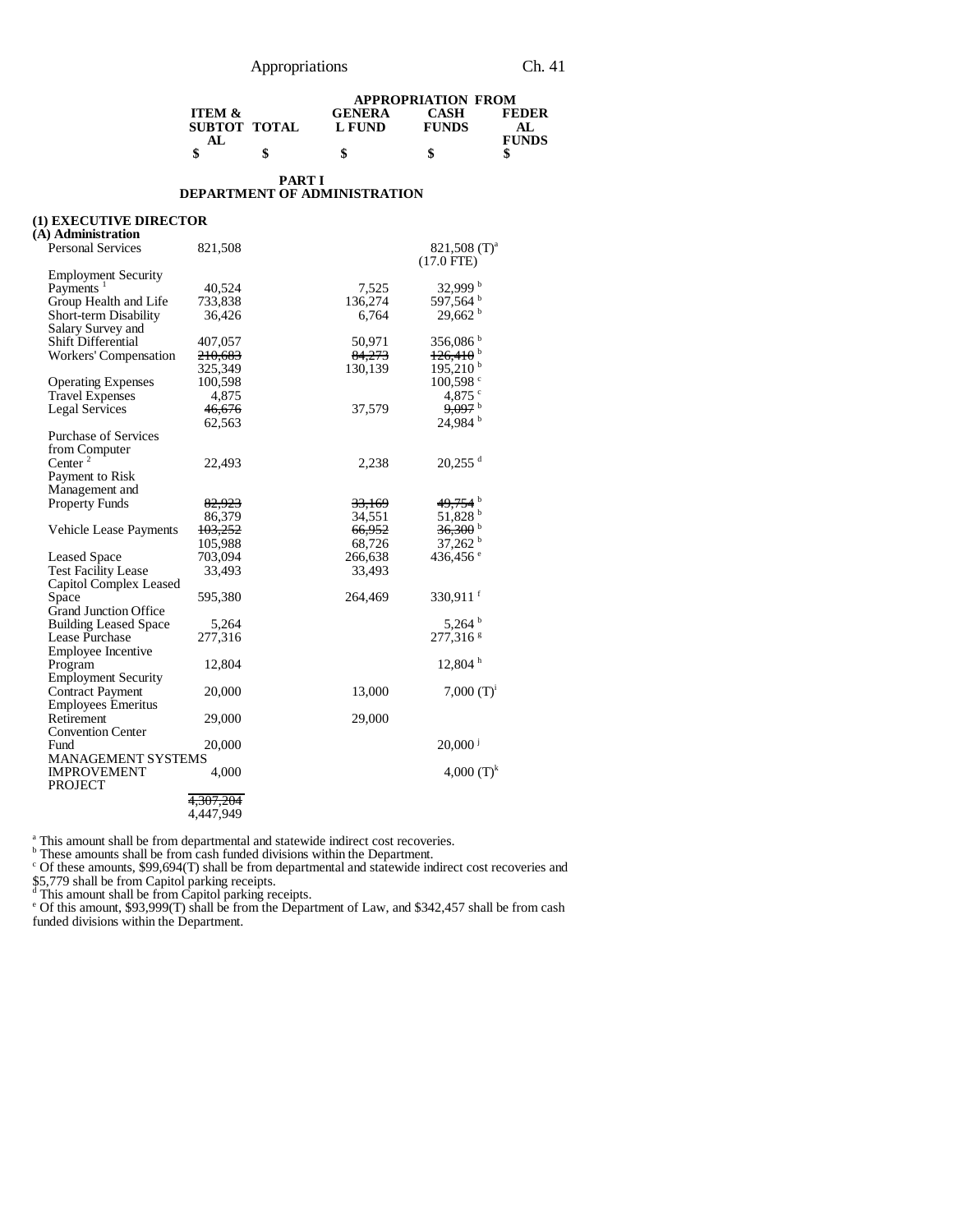|                   |              |               | <b>APPROPRIATION FROM</b> |              |
|-------------------|--------------|---------------|---------------------------|--------------|
| <b>ITEM &amp;</b> |              | <b>GENERA</b> | <b>CASH</b>               | <b>FEDER</b> |
|                   | SUBTOT TOTAL | L FUND        | <b>FUNDS</b>              | AL.          |
| AL.               |              |               |                           | <b>FUNDS</b> |
|                   | \$           | \$            | \$                        | S            |

<sup>f</sup> Of this amount, \$98,713 shall be from Capitol parking receipts, and \$232,198 shall be from cash funded divisions within the Department.

<sup>g</sup> This amount shall be from the Division of Telecommunications.<br><sup>h</sup> This amount shall be from savings pursuant to Section 24-30-804.5, C.R.S.<br><sup>i</sup> Of this amount, \$991 shall be from the Department of Administration, \$642 Department of

Agriculture, \$67 shall be from the Department of Corrections, \$396 shall be from the Department of Health, \$1,552 shall be from the Department of Institutions, \$800 shall be from the Department of Law, \$70 shall be from the Department of Local Affairs, \$1,320 shall be from the Department of Natural Resources, \$34 shall be from the Department of Public Safety, \$109 shall be from the Department of Regulatory Agencies, \$95 shall be from the Department of Revenue, \$911 shall be

from the Department of Social Services, and \$13 shall be from the Department of State. j This amount shall be from the Convention Center Fund pursuant to Section 24-83-106, C.R.S. k THIS AMOUNT SHALL BE FROM VARIOUS STATE

AGENCIES.

#### **(B) Information Management Commission**

| <b>Personal Services</b>                                 | 184,407                                    |                        |                              |
|----------------------------------------------------------|--------------------------------------------|------------------------|------------------------------|
| <b>Operating Expenses</b><br><b>Contractual Services</b> | $(3.0$ FTE)<br>33,716<br>28,108<br>246.231 |                        | 246.231                      |
| (C) Colorado Financial<br><b>Reporting System</b>        | 3.536.350                                  |                        | 3,536,350<br>$(18.5$ FTE $)$ |
|                                                          |                                            | 8,089,785<br>8.230.530 |                              |

### **(2) CENTRAL SERVICES**

| (A) Administration Section |         |
|----------------------------|---------|
| <b>Personal Services</b>   | 474.274 |
|                            | (11.3)  |
|                            | FTE)    |
| <b>Operating Expenses</b>  | 131,990 |
| <b>Travel Expenses</b>     | 4,175   |
| Purchase of Services       |         |
| from Computer              |         |
| Center <sup>2</sup>        | 347.988 |
| <b>Indirect Cost</b>       |         |
| Assessment                 | 23,588  |
|                            |         |

982,015 (T)<sup>a</sup>

<sup>a</sup> This amount shall be from user fees.

#### **(B) Print Shop and Graphics**

| $(2)$ and $(2)$ and $(3)$ and $(4)$ |         |  |
|-------------------------------------|---------|--|
| <b>Personal Services</b>            | 773,262 |  |
|                                     | (28.1   |  |
|                                     | FTE)    |  |
| <b>Operating Expenses</b>           | 573,707 |  |
| <b>Travel Expenses</b>              | 2.173   |  |
| 48-Station Collator                 | 72,000  |  |
| <b>Indirect Cost</b>                |         |  |
| Assessment                          | 36.218  |  |
|                                     |         |  |

 $,457,360$  (T)<sup>a</sup>

<sup>a</sup> This amount shall be from user fees.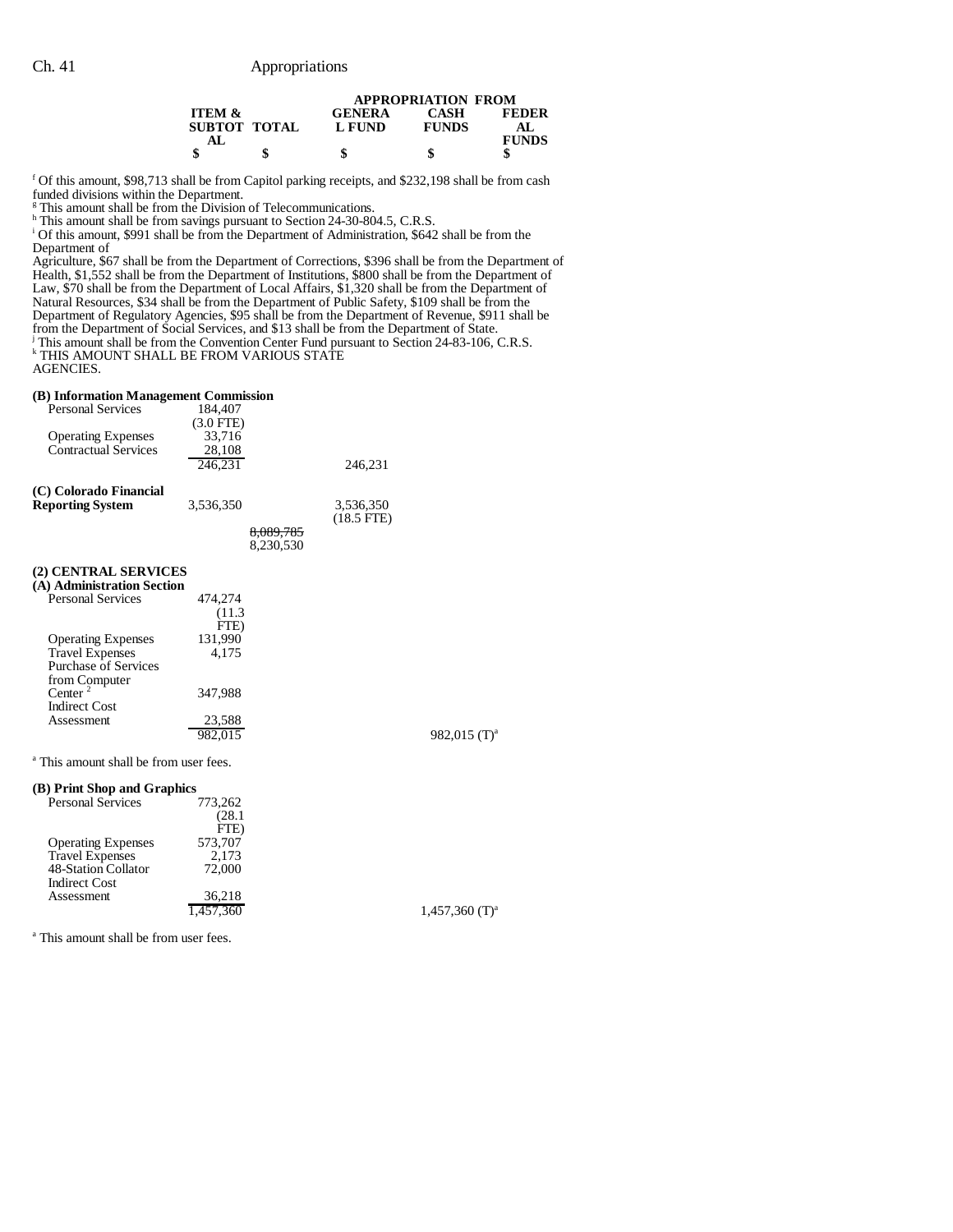Appropriations Ch. 41

|                                                                                 |                                   |                                | <b>APPROPRIATION FROM</b>    |                    |
|---------------------------------------------------------------------------------|-----------------------------------|--------------------------------|------------------------------|--------------------|
|                                                                                 | <b>ITEM &amp;</b><br>SUBTOT TOTAL | <b>GENERA</b><br><b>L FUND</b> | CASH<br><b>FUNDS</b>         | <b>FEDER</b><br>AL |
|                                                                                 | AL<br>\$                          | \$<br>\$                       | \$                           | <b>FUNDS</b><br>\$ |
| (C) Copiers                                                                     |                                   |                                |                              |                    |
| <b>Personal Services</b>                                                        | 71,702<br>$(2.0$ FTE $)$          |                                |                              |                    |
| <b>Operating Expenses</b><br>Indirect Cost                                      | 697,742                           |                                |                              |                    |
| Assessment                                                                      | 20,074<br>789,518                 |                                | 789,518 $(T)^a$              |                    |
| <sup>a</sup> This amount shall be from user fees.                               |                                   |                                |                              |                    |
| (D) Microfilm                                                                   |                                   |                                |                              |                    |
| <b>Personal Services</b>                                                        | 318,802<br>(14.0)<br>FTE)         |                                |                              |                    |
| <b>Operating Expenses</b><br>Travel Expenses                                    | 126,627<br>522                    |                                |                              |                    |
| <b>Microfilm Services</b><br>Upgrade                                            | 6,000                             |                                |                              |                    |
| <b>Indirect Cost</b><br>Assessment                                              | 10,959<br>462,910                 |                                | 462,910 $(T)^a$              |                    |
| <sup>a</sup> This amount shall be from user fees.                               |                                   |                                |                              |                    |
| (E) Quick Copy Center                                                           |                                   |                                |                              |                    |
| Personal Services                                                               | 163,061<br>$(7.0$ FTE)            |                                |                              |                    |
| <b>Operating Expenses</b><br><b>Indirect Cost</b>                               | 441,010                           |                                |                              |                    |
| Assessment                                                                      | 14,717<br>618,788                 |                                | $618,788$ (T) <sup>a</sup>   |                    |
| <sup>a</sup> This amount shall be from user fees.                               |                                   |                                |                              |                    |
| (F) Motor Pool/Garage/Fleet Management<br><b>Personal Services</b>              | 412,388                           |                                |                              |                    |
|                                                                                 | (14.5)<br>FTE)                    |                                |                              |                    |
| <b>Operating Expenses</b><br><b>Travel Expenses</b><br><b>Indirect Cost</b>     | 3,467,272<br>2,013                |                                |                              |                    |
| Assessment                                                                      | 101,486<br>3,983,159              |                                | $3,983,159$ (T) <sup>a</sup> |                    |
| <sup>a</sup> This amount shall be from user fees.                               |                                   |                                |                              |                    |
| (G) Mail Services                                                               |                                   |                                |                              |                    |
| <b>Personal Services</b>                                                        | 994,236<br>(40.9)                 |                                |                              |                    |
|                                                                                 | FTE)<br>3,509,542                 |                                |                              |                    |
| <b>Operating Expenses</b><br><b>Travel Expenses</b><br><b>Cheshire Labeling</b> | 1,458                             |                                |                              |                    |
| System<br><b>Indirect Cost</b>                                                  | 25,000                            |                                |                              |                    |
| Assessment                                                                      | 115,193                           |                                |                              |                    |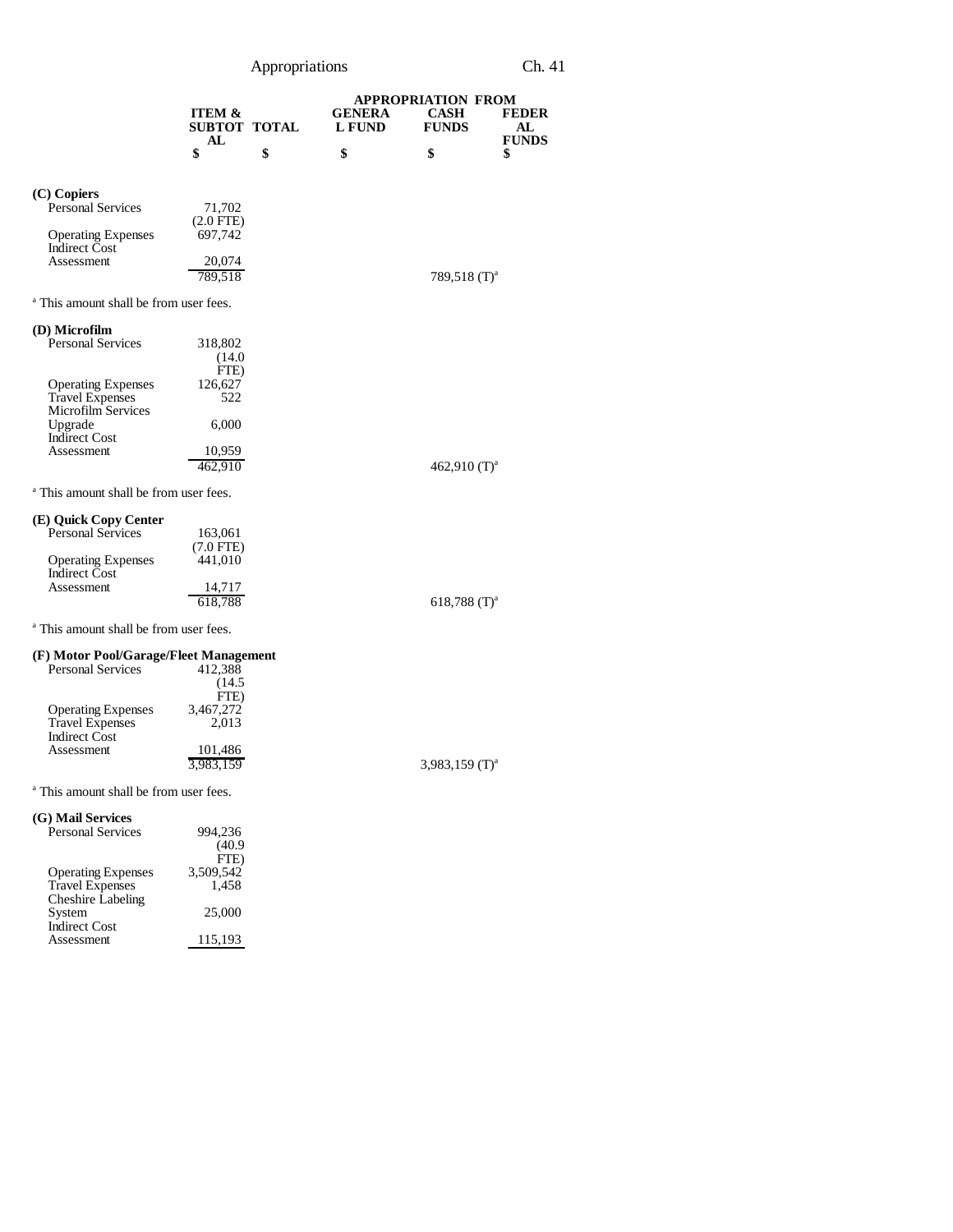# Ch. 41 Appropriations

|                                                             | <b>ITEM &amp;</b><br><b>SUBTOT TOTAL</b><br>AL |            | <b>GENERA</b><br><b>L FUND</b> | <b>APPROPRIATION FROM</b><br><b>CASH</b><br><b>FUNDS</b> | <b>FEDER</b><br>AL<br><b>FUNDS</b> |
|-------------------------------------------------------------|------------------------------------------------|------------|--------------------------------|----------------------------------------------------------|------------------------------------|
|                                                             | \$                                             | \$         | \$                             | \$                                                       | \$                                 |
|                                                             | 4,645,429                                      |            |                                | 4,645,429 $(T)^a$                                        |                                    |
| <sup>a</sup> This amount shall be from user fees.           |                                                |            |                                |                                                          |                                    |
| (H) North Campus Operations                                 |                                                |            |                                |                                                          |                                    |
| Personal Services                                           | 65,431                                         |            |                                |                                                          |                                    |
|                                                             | $(2.0$ FTE $)$                                 |            |                                |                                                          |                                    |
| <b>Operating Expenses</b><br><b>Utilities</b>               | 16,946<br>51,908                               |            |                                |                                                          |                                    |
| <b>Indirect Cost</b>                                        |                                                |            |                                |                                                          |                                    |
| Assessment                                                  | 3,479                                          |            |                                |                                                          |                                    |
|                                                             | 137,764                                        |            |                                | 137,764 $(T)^a$                                          |                                    |
| <sup>a</sup> This amount shall be from user fees.           |                                                |            |                                |                                                          |                                    |
| (I) Central Collections                                     |                                                |            |                                |                                                          |                                    |
| <b>Personal Services</b>                                    | 521,279                                        |            |                                |                                                          |                                    |
|                                                             | (19.0)                                         |            |                                |                                                          |                                    |
|                                                             | FTE)                                           |            |                                |                                                          |                                    |
| <b>Operating Expenses</b><br><b>Indirect Cost</b>           | 268,109                                        |            |                                |                                                          |                                    |
| Assessment                                                  | 22,197                                         |            |                                |                                                          |                                    |
| Collection of Debts Due                                     |                                                |            |                                |                                                          |                                    |
| to the State                                                | 36,398                                         |            |                                |                                                          |                                    |
|                                                             | 847,983                                        |            |                                | 847,983 $(T)^a$                                          |                                    |
| <sup>a</sup> This amount shall be from collection receipts. |                                                |            |                                |                                                          |                                    |
|                                                             |                                                | 13,924,926 |                                |                                                          |                                    |
| (3) DIVISION OF ACCOUNTS AND<br><b>CONTROL</b>              |                                                |            |                                |                                                          |                                    |

| CONTINUE                    |           |           |                            |
|-----------------------------|-----------|-----------|----------------------------|
| <b>Personal Services</b>    | 1,549,851 | 1,321,666 | $228,185$ (T) <sup>a</sup> |
|                             | (34.0     |           |                            |
|                             | FTE)      |           |                            |
| <b>Operating Expenses</b>   | 127,088   | 127,088   |                            |
| <b>Travel Expenses</b>      | 3,650     | 3,650     |                            |
| <b>Purchase of Services</b> |           |           |                            |
| from Computer               |           |           |                            |
| Center <sup>2</sup>         | 673,494   | 673.494   |                            |
|                             | 2,354,083 |           |                            |
|                             |           |           |                            |

<sup>a</sup> Of this amount, \$82,089 shall be from statewide indirect cost recoveries of the Secretary of State, and \$146,096 shall be from statewide indirect cost recoveries of the Department of Transportation.

#### **(4) GENERAL GOVERNMENT COMPUTER CENTER**

| <b>Personal Services</b>       | <del>5.524.474</del> |
|--------------------------------|----------------------|
|                                | 5.581.435            |
|                                | (161.0)              |
|                                | FTE)                 |
| <b>Operating Expenses</b>      | 4,437,962            |
| <b>Travel Expenses</b>         | 9.493                |
| Magnetic Disk Storage          | 408.358              |
| Lease Purchase of              |                      |
| <b>Central Processing Unit</b> | 3.031.956            |
| Utilities                      | 10.449               |
|                                |                      |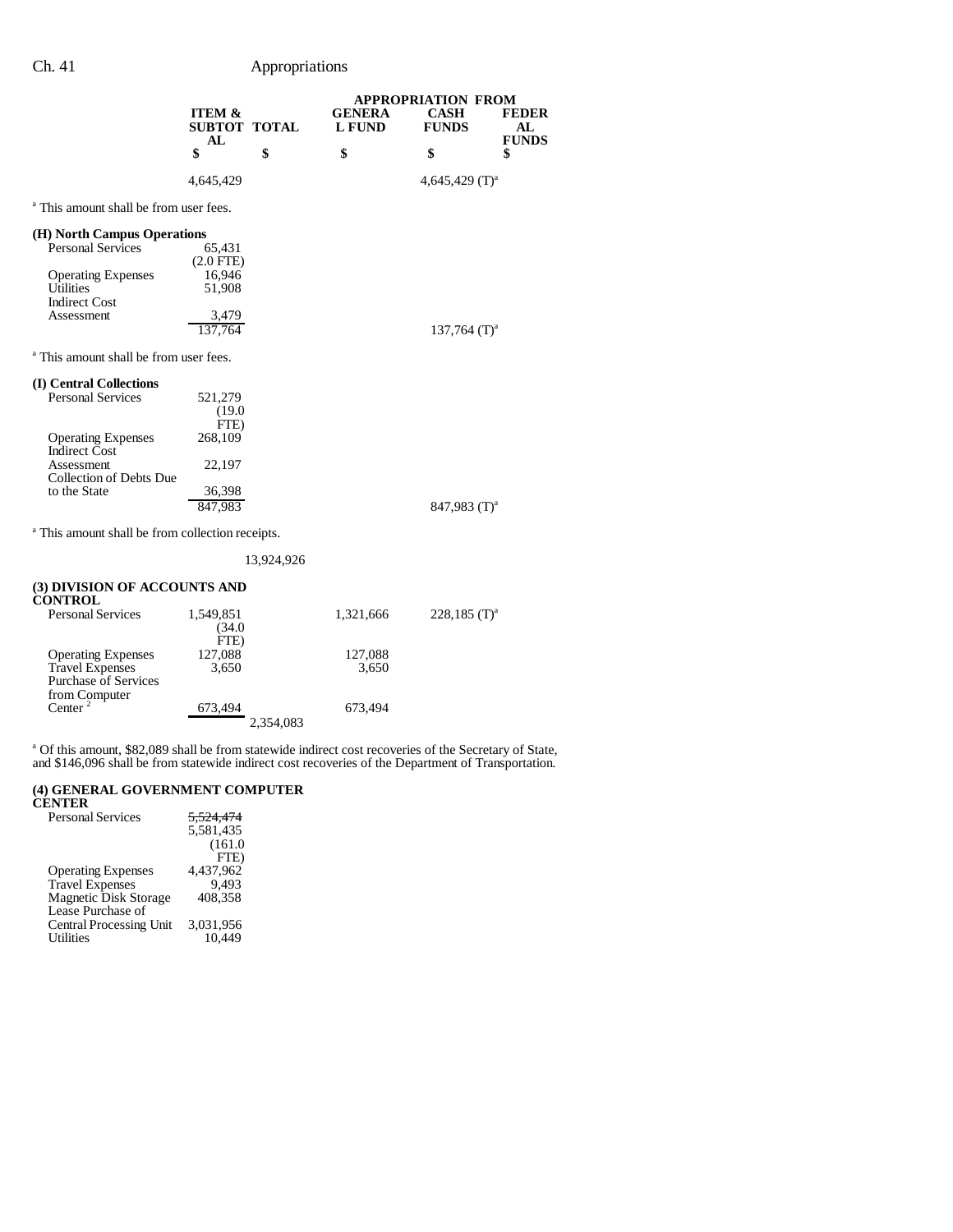|                      |                                         |                       | <b>APPROPRIATION FROM</b>      |                             |                                     |
|----------------------|-----------------------------------------|-----------------------|--------------------------------|-----------------------------|-------------------------------------|
|                      | <b>ITEM &amp;</b><br>SUBTOT TOTAL<br>AL |                       | <b>GENERA</b><br><b>L FUND</b> | <b>CASH</b><br><b>FUNDS</b> | <b>FEDER</b><br>AL.<br><b>FUNDS</b> |
|                      | \$                                      | \$                    | \$                             | \$                          | \$                                  |
| <b>Indirect Cost</b> |                                         |                       |                                |                             |                                     |
| Assessment           | 311,744                                 |                       |                                |                             |                                     |
| Magnetic Tape        |                                         |                       |                                |                             |                                     |
| Subsystem            | 73,400                                  |                       |                                |                             |                                     |
| Telecommunications   |                                         |                       |                                |                             |                                     |
| Support              | 323,701                                 |                       |                                |                             |                                     |
| Laser Printer Lease  | 36,000                                  |                       |                                |                             |                                     |
| Disaster Recovery    | 354,703                                 |                       |                                |                             |                                     |
|                      |                                         | <del>14,522,240</del> |                                | <del>14,522,240</del> a     |                                     |
|                      |                                         | 14,579,201            |                                | 14,579,201 <sup>a</sup>     |                                     |

<sup>a</sup> Of this amount, \$32,194 shall be from various local governments, and \$14,490,046(T) \$14,547,007(T) shall

be from various state agencies.

| (5) STATE ARCHIVES AND PUBLIC RECORDS DIVISION |         |         |                        |
|------------------------------------------------|---------|---------|------------------------|
| <b>Personal Services</b>                       | 428,557 | 321,823 | $106,734$ <sup>a</sup> |
|                                                | (11.0)  |         |                        |
|                                                | FTE)    |         |                        |
| <b>Operating Expenses</b>                      | 29,524  | 29,524  |                        |
| <b>Travel Expenses</b>                         | 1.918   | 1.918   |                        |
| Microfilming of                                |         |         |                        |
| <b>Permanent Records</b>                       | 9.099   | 9.099   |                        |
| <b>Indirect Cost</b>                           |         |         |                        |
| Recoveries                                     | 7,066   |         | $7,066$ <sup>a</sup>   |
|                                                |         | 476.164 |                        |
|                                                |         |         |                        |

a These amounts shall be from user fees.

# **(6) CAPITOL COMPLEX**

### **(A) Housekeeping, Grounds, and Physical Plant**

| $\sim$<br><b>Personal Services</b> | 1,934,245 |                   |
|------------------------------------|-----------|-------------------|
|                                    | (66.8)    |                   |
|                                    | FTE)      |                   |
| <b>Operating Expenses</b>          | 303,198   |                   |
| <b>Travel Expenses</b>             | 2.071     |                   |
| <b>Utilities</b>                   | 1,642,327 |                   |
| Custodial and Security             |           |                   |
| Contracts                          | 542,725   |                   |
| Capitol Complex                    |           |                   |
| Renovations                        | 100,000   |                   |
| <b>Indirect Cost</b>               |           |                   |
| Assessment                         | 119,761   |                   |
|                                    |           | 4,644,327 $(T)^a$ |
|                                    |           |                   |

<sup>a</sup> This amount shall be from the lease costs of the occupants of the Capitol Complex and the Grand Junction State Office Building.

## **(B) State Services Building in Grand Junction**

| 103.850     |                            |
|-------------|----------------------------|
| $(1.0$ FTE) |                            |
| 29,191      |                            |
| 332         |                            |
| 47.639      |                            |
|             | $181,012$ (T) <sup>a</sup> |
|             |                            |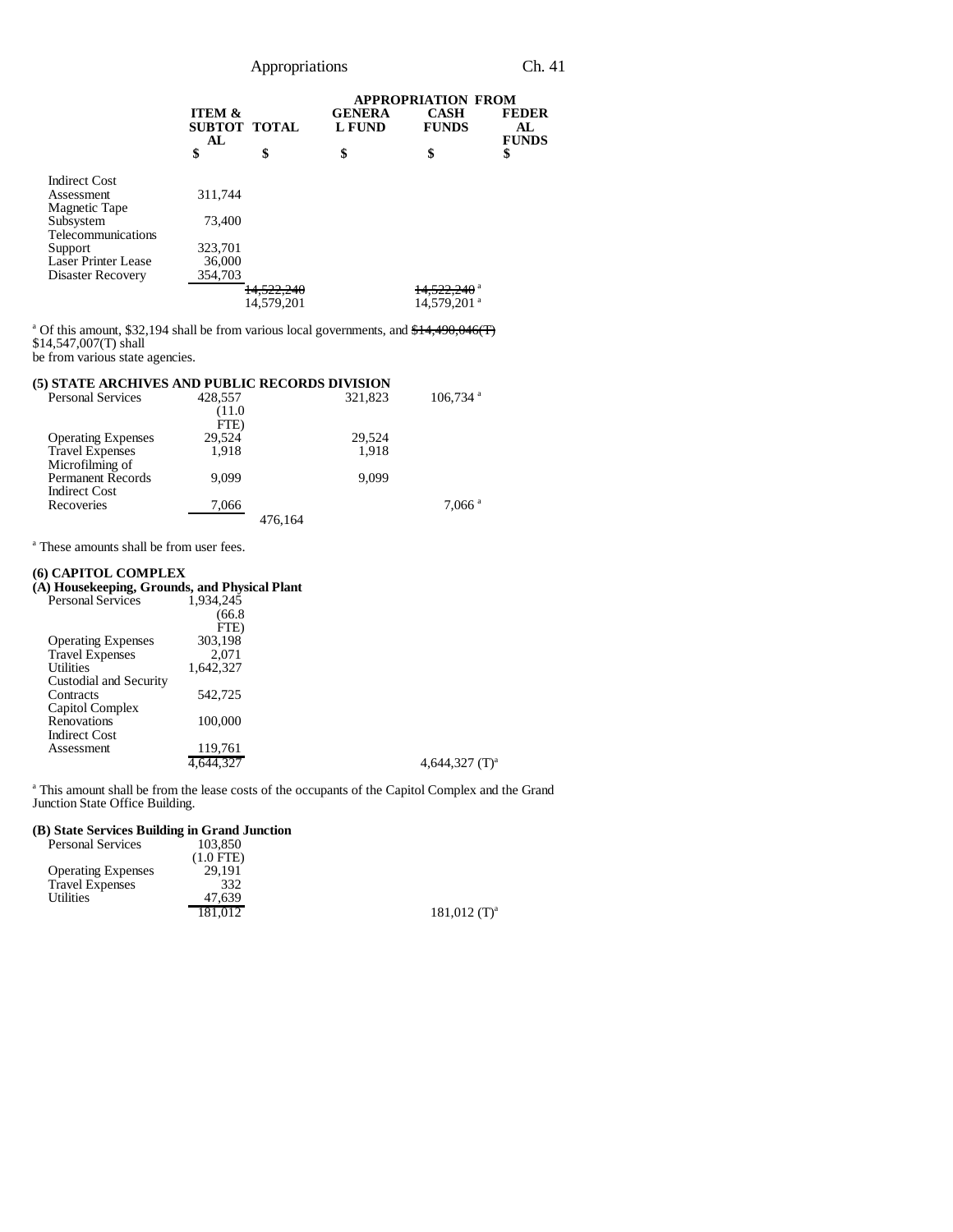|                                                                                                                                                 | ITEM &<br><b>SUBTOT TOTAL</b>     |           | <b>GENERA</b><br><b>L FUND</b> | <b>APPROPRIATION FROM</b><br>CASH<br><b>FUNDS</b>            | <b>FEDER</b><br>AL |
|-------------------------------------------------------------------------------------------------------------------------------------------------|-----------------------------------|-----------|--------------------------------|--------------------------------------------------------------|--------------------|
|                                                                                                                                                 | AL<br>\$                          | \$        | \$                             | \$                                                           | <b>FUNDS</b><br>\$ |
| <sup>a</sup> This amount shall be from the lease costs of the occupants of the Capitol Complex and the Grand<br>Junction State Office Building. |                                   |           |                                |                                                              |                    |
|                                                                                                                                                 |                                   | 4,825,339 |                                |                                                              |                    |
| (7) PURCHASING DIVISION <sup>3</sup><br><b>Personal Services</b>                                                                                | 668,930<br>(16.0)<br>FTE)         |           |                                |                                                              |                    |
| <b>Operating Expenses</b><br><b>Travel Expenses</b>                                                                                             | 36,976<br>828                     | 706,734   | 706,734                        |                                                              |                    |
| (8) DIVISION OF<br><b>TELECOMMUNICATIONS</b><br>(A) Administration                                                                              |                                   |           |                                |                                                              |                    |
| <b>Personal Services</b>                                                                                                                        | 494,402<br>(11.0)<br>FTE)         |           |                                |                                                              |                    |
| <b>Operating Expenses</b><br><b>Travel Expenses</b>                                                                                             | 30,170<br>4,486<br>529,058        |           | 529,058                        |                                                              |                    |
| (B) Maintenance                                                                                                                                 |                                   |           |                                |                                                              |                    |
| <b>Personal Services</b>                                                                                                                        | 1,914,251                         |           | 1,914,251<br>$(39.0$ FTE)      |                                                              |                    |
| <b>Operating Expenses</b><br><b>Travel Expenses</b><br>Utilities                                                                                | 151,929<br>8,357<br>77,904        |           | 151,929<br>8,357<br>77,904     |                                                              |                    |
| <b>Local Systems</b><br>Development                                                                                                             | 155,443<br>2,307,884              |           |                                | $155,443$ <sup>a</sup>                                       |                    |
| <sup>a</sup> This amount shall be from user fees.                                                                                               |                                   |           |                                |                                                              |                    |
| (C) Network Programs                                                                                                                            |                                   |           |                                |                                                              |                    |
| Personal Services                                                                                                                               | 324,999<br>$(8.0$ FTE $)$         |           |                                |                                                              |                    |
| <b>Operating Expenses</b><br><b>Travel Expenses</b><br>Purchase of Services<br>from Computer                                                    | 2,246<br>4,453                    |           |                                |                                                              |                    |
| Center $2$<br>Capitol Complex<br>Telephone and                                                                                                  | 112,401                           |           |                                |                                                              |                    |
| Communications<br>Equipment                                                                                                                     | <del>1,514,689</del><br>1,749,689 |           |                                |                                                              |                    |
| Long Distance<br>Telephone<br>Digital Data                                                                                                      | 4,228,545                         |           |                                |                                                              |                    |
| Network                                                                                                                                         | 119,795<br>$(2.0$ FTE $)$         |           |                                |                                                              |                    |
| <b>Indirect Cost</b>                                                                                                                            |                                   |           |                                |                                                              |                    |
| Assessment                                                                                                                                      | 18,748<br>6,325,876<br>6,560,876  |           |                                | $6,325,876$ (T) <sup>a</sup><br>$6,560,876$ (T) <sup>a</sup> |                    |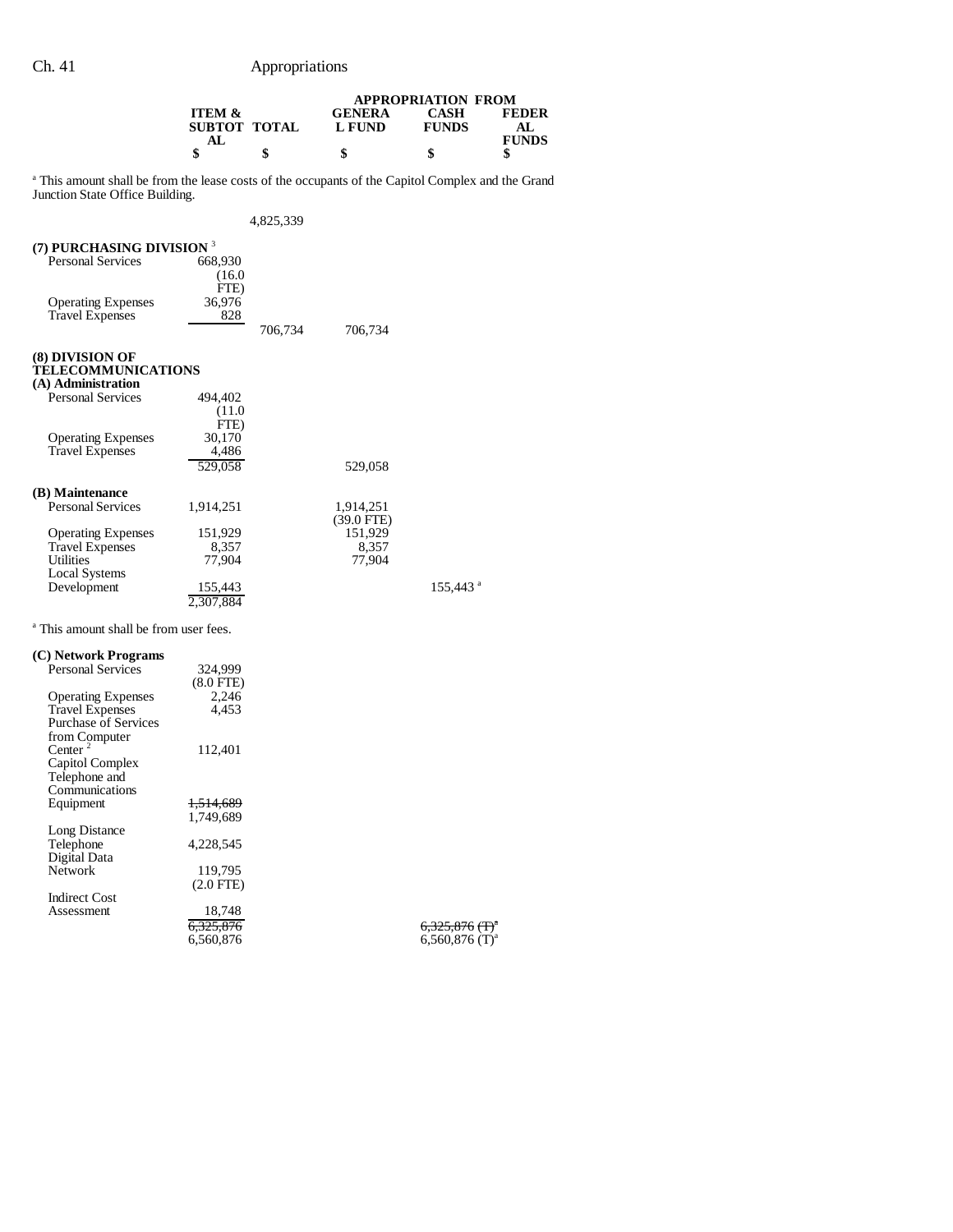Appropriations Ch. 41

|                   |   | <b>APPROPRIATION FROM</b> |              |              |  |
|-------------------|---|---------------------------|--------------|--------------|--|
| <b>ITEM &amp;</b> |   | <b>GENERA</b>             | CASH         | <b>FEDER</b> |  |
| SUBTOT TOTAL      |   | L FUND                    | <b>FUNDS</b> |              |  |
| AL.               |   |                           |              | <b>FUNDS</b> |  |
|                   | S | \$                        | \$           |              |  |

 $12,115,158$  (T)<sup>d</sup>

18,999,917 (T)<sup>d</sup> (7.0 FTE)

a This amount shall be from user fees.

| 9,162,818 |  |
|-----------|--|
| 9,397,818 |  |

## **(9) DIVISION OF ADMINISTRATIVE**

Workers' Compensation<br>Premiums <sup>4</sup> 12,115,15

| <b>HEARINGS</b>                                   |           |           |                              |
|---------------------------------------------------|-----------|-----------|------------------------------|
| <b>Personal Services</b>                          | 1,688,417 |           |                              |
|                                                   | (35.1)    |           |                              |
|                                                   | FTE)      |           |                              |
| <b>Operating Expenses</b>                         | 88,852    |           |                              |
| <b>Travel Expenses</b>                            | 13,752    |           |                              |
| <b>PERA Settlement</b>                            | 43,500    |           |                              |
| <b>Indirect Cost</b>                              |           |           |                              |
| Assessment                                        | 87,484    |           |                              |
|                                                   |           | 1,922,005 | $1,922,005$ (T) <sup>a</sup> |
| <sup>a</sup> This amount shall be from user fees. |           |           |                              |
| (10) RISK MANAGEMENT DIVISION                     |           |           |                              |
| <b>Personal Services</b>                          | 226,607   |           | $226,607$ (T) <sup>a</sup>   |
|                                                   |           |           | (4.0 FTE)                    |
| <b>Operating Expenses</b>                         | 16,701    |           | 16,701 $(T)^a$               |
| <b>Travel Expenses</b>                            | 1,440     |           | $1,440$ (T) <sup>a</sup>     |
| <b>Indirect Cost</b>                              |           |           |                              |
| Assessment                                        | 28,489    |           | $28,489$ $(T)^a$             |
| Risk Management Fund                              | 2,500,000 |           | 2,500,000                    |
|                                                   | 3,656,800 |           | 3,656,800 $^{\circ}$         |
| Property Fund                                     |           |           |                              |
|                                                   | 1,300,000 |           | $1,300,000$ c                |
| <b>Audit Expenses</b>                             | 35,000    |           | 35,000 $(T)^a$               |

 $\frac{12,115,15}{8}$ 

18,999,91 7

<sup>a</sup> These amounts shall be from the Risk Management Fund, the Property Fund, and the Workers' Compensation Insurance Account.

16,223,395 24,264,954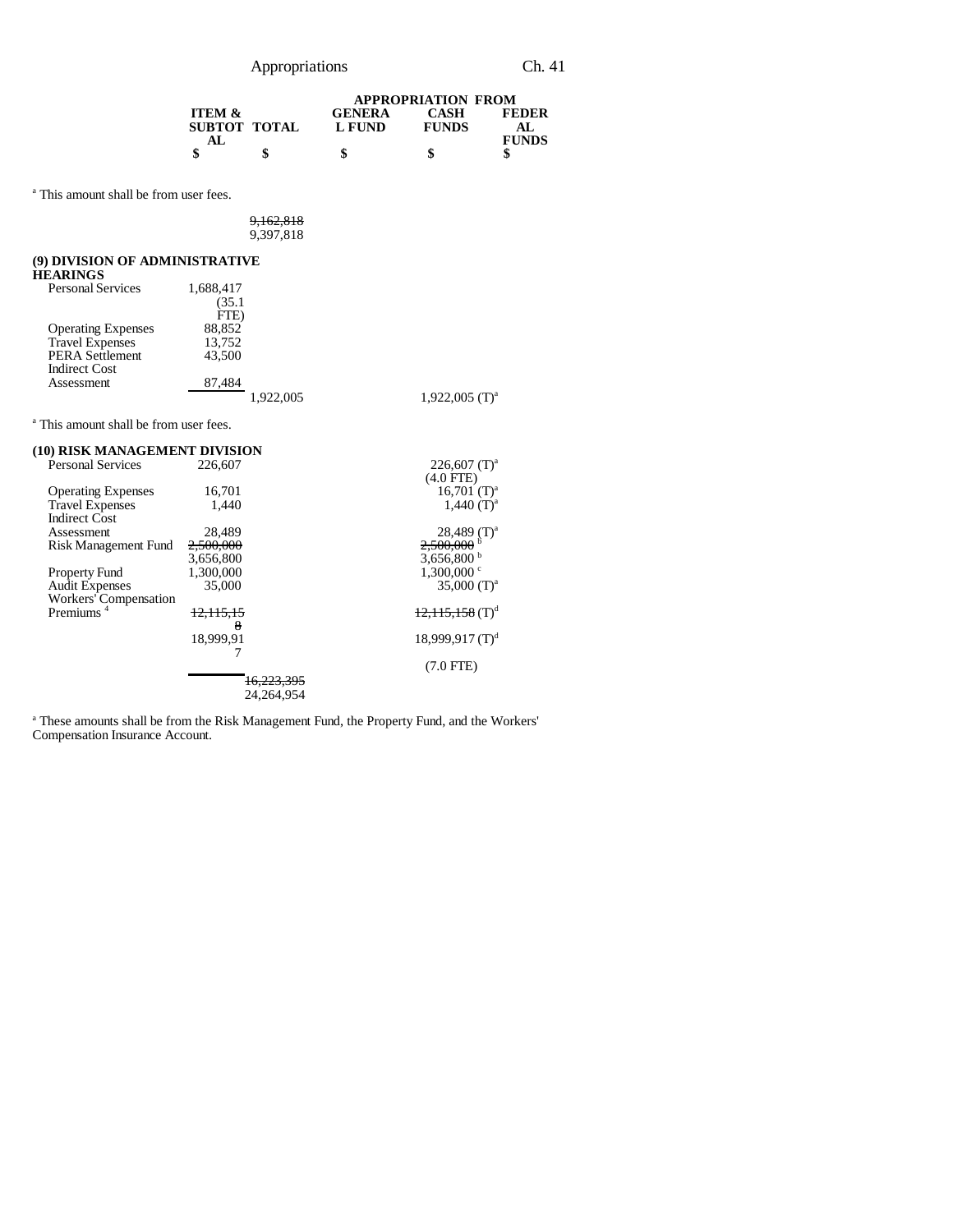|                   |              | <b>APPROPRIATION FROM</b> |              |              |  |  |  |
|-------------------|--------------|---------------------------|--------------|--------------|--|--|--|
| <b>ITEM &amp;</b> |              | <b>GENERA</b>             | <b>CASH</b>  | <b>FEDER</b> |  |  |  |
|                   | SUBTOT TOTAL | L FUND                    | <b>FUNDS</b> | AL.          |  |  |  |
| AL.               |              |                           |              | <b>FUNDS</b> |  |  |  |
|                   |              | \$                        | \$           |              |  |  |  |

<sup>b</sup> Of this amount, <del>\$7,469(T) shall be from the Department of Administration, \$14,939(T) shall be</del> from the Department of Agriculture, \$319,435(T) shall be from the Department of Corrections,  $\frac{4996}{7}$ \$1,457(T) shall be from the Department of Education,  $\frac{21,661}{T}$  shall be from the Governor's Office, \$33,363(T) shall be from the Department of Health, \$326,406(T) \$477,438(T) shall be from the Department of Higher Education,  $\frac{2906.518(T)}{325.982(T)}$  shall be from the Department of Transportation, \$131,210(T) shall be from the Department of Institutions, \$49,795(T) shall be from the Judicial Department, \$26,142(T) shall be from the Department of Labor and Employment, \$89,631(T) shall be from the Department of Law, \$249(T) shall be from the Legislative Branch, \$5,228(T) shall be from the Department of Local Affairs, \$2,490(T) shall be from the Department of Military Affairs, \$113,284(T) shall be from the Department of Natural Resources, \$249(T) shall be from the Department of Personnel, \$80,917(T) shall be from the Department of Public Safety, \$85,398(T) shall be from the Department of Regulatory Agencies, \$63,489(T) shall be from the Department of Revenue, \$164,324(T) shall be from the Department of Social Services, \$2,490(T) shall be from the Department of State, \$249(T) shall be from the Treasury <del>Department,</del> \$1,772,837(T) SHALL BE FROM STATE AGENCY APPROPRIATIONS TO THE RISK MANAGEMENT FUND, \$26,142 \$38,238 shall be from the State Compensation Insurance Authority, \$17,676 \$25,855 shall be from the State Fair Authority, and \$10,250 \$14,993 shall be from the Soil Conservation Districts.

<sup>c</sup> Of this amount, \$75,454(T) shall be from the Department of Administration, \$1,199(T) shall be from the Department of Agriculture, \$114,634(T) shall be from the Department of Corrections,  $$9,053(T)$  shall be from the Department of Education,  $$1,179(T)$  shall be from the Governor's Office, \$8,278(T) shall be from the Department of Health, \$781,606(T) shall be from the Department of Higher Education, \$58,761(T) shall be from the Department of Transportation, \$118,151(T) shall be from the Department of Institutions, \$22,337(T) shall be from the Judicial Department, \$8,613(T) shall be from the Department of Labor and Employment, \$389(T) shall be from the Department of Law, \$993(T) shall be from the Legislative Branch, \$1,150(T) shall be from the Department of Local Affairs, \$15,051(T) shall be from the Department of Military Affairs, \$37,527(T) shall be from the Department of Natural Resources, \$234(T) shall be from the Department of Personnel, \$6,322(T) shall be from the Department of Public Safety, \$663(T) shall be from the Department of Regulatory Agencies, \$8,715(T) shall be from the Department of Revenue, \$10,141(T) shall be from the Department of Social Services, \$1,675(T) shall be from the Department of State, \$61(T) shall be from the Treasury Department, \$432,766(T) SHALL BE FROM STATE AGENCY APPROPRIATIONS TO THE PROPERTY FUND, \$13,296 shall be from the State Fair Authority, and \$4,518 shall be from the State Compensation Insurance Authority. d This amount shall be from state agency workers' compensation appropriations.

#### **(11) STATE BUILDINGS DIVISION**

| Coordination of Capital      |           |           |                    |                              |
|------------------------------|-----------|-----------|--------------------|------------------------------|
| Construction and             |           |           |                    |                              |
| Controlled Maintenance       |           |           |                    |                              |
| Requests                     | 188,263   |           | 188,263            |                              |
|                              |           |           | $(3.0$ FTE)        |                              |
| <b>Travel Expenses</b>       | 2.325     |           | 2.325              |                              |
| Coordination and Review of   |           |           |                    |                              |
| <b>State Building Leases</b> | 43.349    |           | 43.349             |                              |
|                              |           |           | $(1.0$ FTE)        |                              |
| <b>State Office Facility</b> |           |           |                    |                              |
| Leases                       | 1,806,035 |           | <del>749,262</del> | $1,056,773$ (T) <sup>a</sup> |
|                              | 1,458,424 |           | 776.584            | $681.840$ (T) <sup>a</sup>   |
|                              |           | 2,039,972 |                    |                              |
|                              |           | .692.361  |                    |                              |

<sup>a</sup> Of this amount, \$129,660 \$112,218 shall be from Highway Users Tax Fund, and \$927,113 \$569,622 shall be

from cash funded agencies which utilize office facilities leased by the Division.

#### **TOTALS PART I**